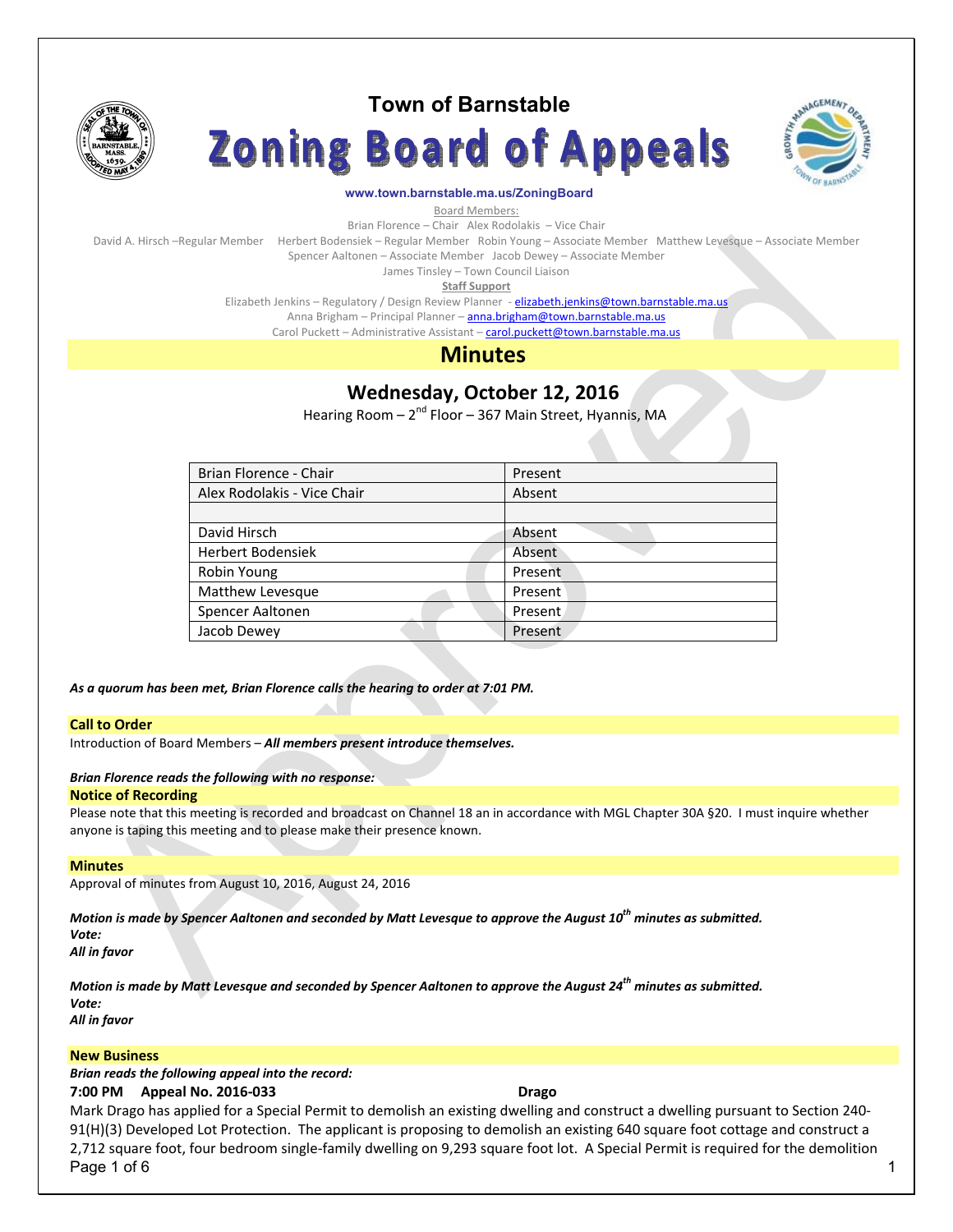and rebuilding of dwellings on lots containing less than 10,000 square feet. The existing dwelling has a lot coverage of 640 square feet (6.8%) and the proposed dwelling has a lot coverage of 1,792 square feet (19.3%), where 20% is the maximum allowed. The proposed dwelling will comply with dimensional setbacks. The property is located at 90 Bay View Road, Barnstable MA as shown on Assessor's Map 319 as Parcel 031. It is located in the Residence B Zoning District.

# *Members assigned: Brian Florence, Robin Young, Matt Levesque, Spencer Aaltonen, Jake Dewey Representative: Dan Ojala from Down Cape Engineering.*

*Dan Ojala gives summary of relief being sought. He states that they have also been before the Conservation Commission (ConComm) on September 13th and received approval of the plans with modest modifications regarding runoff and drainage and with their recommendation will install stone pillars along the edge of mitigation planting area and will put wildflower plantings closer to the wetlands. The home will be pulled out of the wetland buffer with a small amount of patio to remain. He points out the house drawings (Exhibit A) very modest height, nice style and feels Old Kings Highway Historic board (OKH) will be happy. It is on town sewer, will be three (3) bedrooms up and master on first floor making it a total of four (4) bedrooms. Gross Floor Area will be 2712 square feet which is a 0292 ratio, Lot coverage is 1792 which is 19.3%. The setbacks will be better. He received a call from an abutter to the south today who understood that they had to keep the house away from the wetland and asked if they could nudge it away from the abutter but had to remind him of the circumstances as to why they were moving it where they propose.* 

*Robin Young asks about the email from an abutter to the south, Mr. Radziszewski, and asks if there could be more plantings between the abutter and the applicant. Mr. Ojala thinks it would be reasonable and suggests perhaps four cedar trees but will speak with the neighbors.* 

*Brian references email from Mark Radziszewski and reads it in summary (Exhibit B).* 

*Brian asks for public comments. No one speaks.* 

*Board deliberates briefly.* 

*Matt Levesque makes findings:* 

#### **Proposal & Relief Requested**

The Applicant is proposing to demolish an existing nonconforming 640 square foot cottage and construct a 2,712 square foot, 2-story single family dwelling on a lot of 9,293 square feet, under the required minimum 10,000 square feet as required under Section 240-91 H. (1) "As of Right".

The existing building coverage is 640 square feet and proposed building coverage is 1,792 square feet, increasing from 0.06 % to 19.3%. The proposed dwelling will have a crawl space beneath due to clay soils and a high water table in the area.

Section 240-91(H)(3) requires a special permit for all demolition and rebuilding projects if the proposed demolition and rebuilding cannot satisfy the criteria under Section 240-91 (H)(1) "As of Right", but the following criteria must be met:

- Lot Coverage:  $19.3\%$  (20% maximum) 1,792 (inclusive of garage)
- Floor-Area Ratio: .29 (.30 maximum) 2,712 square feet (2,787 square feet allowed)
- Building Height: 19 feet to top of plate (30 feet maximum)

# **Special Permit Findings**

For all Special Permits, the Board is required to make general findings pursuant to § 240-125(C). The Board should review the evidence presented by the Applicant, staff, and members of the public and, after weighing such evidence, is encouraged to articulate if and how the evidence contributes to each of the required findings.

- **The application falls within a category specifically excepted in the ordinance for a grant of a special permit.** Section 240-91(H)(3) allows for the complete demolition and rebuilding of a residence on a nonconforming lot containing less than 10,000 square feet by Special Permit.
- **Site Plan Review is not required for single-family residential dwellings.**
- **After an evaluation of all the evidence presented, the proposal fulfills the spirit and intent of the Zoning Ordinance and would not represent a substantial detriment to the public good or the neighborhood affected.**

Further, Section 240-91(H)(3) requires the Board to find that if the proposed demolition and rebuilding cannot satisfy the criteria established is H(1) As-Of-Right, then the Board may allow the demolition and rebuilding by Special Permit provided the Board finds that:

• **The proposed yard setbacks must be equal to or greater than the yard setbacks of the existing building.** The proposed setbacks will comply with the requirements of the Residence B Zoning District.

Page 2 of 6 2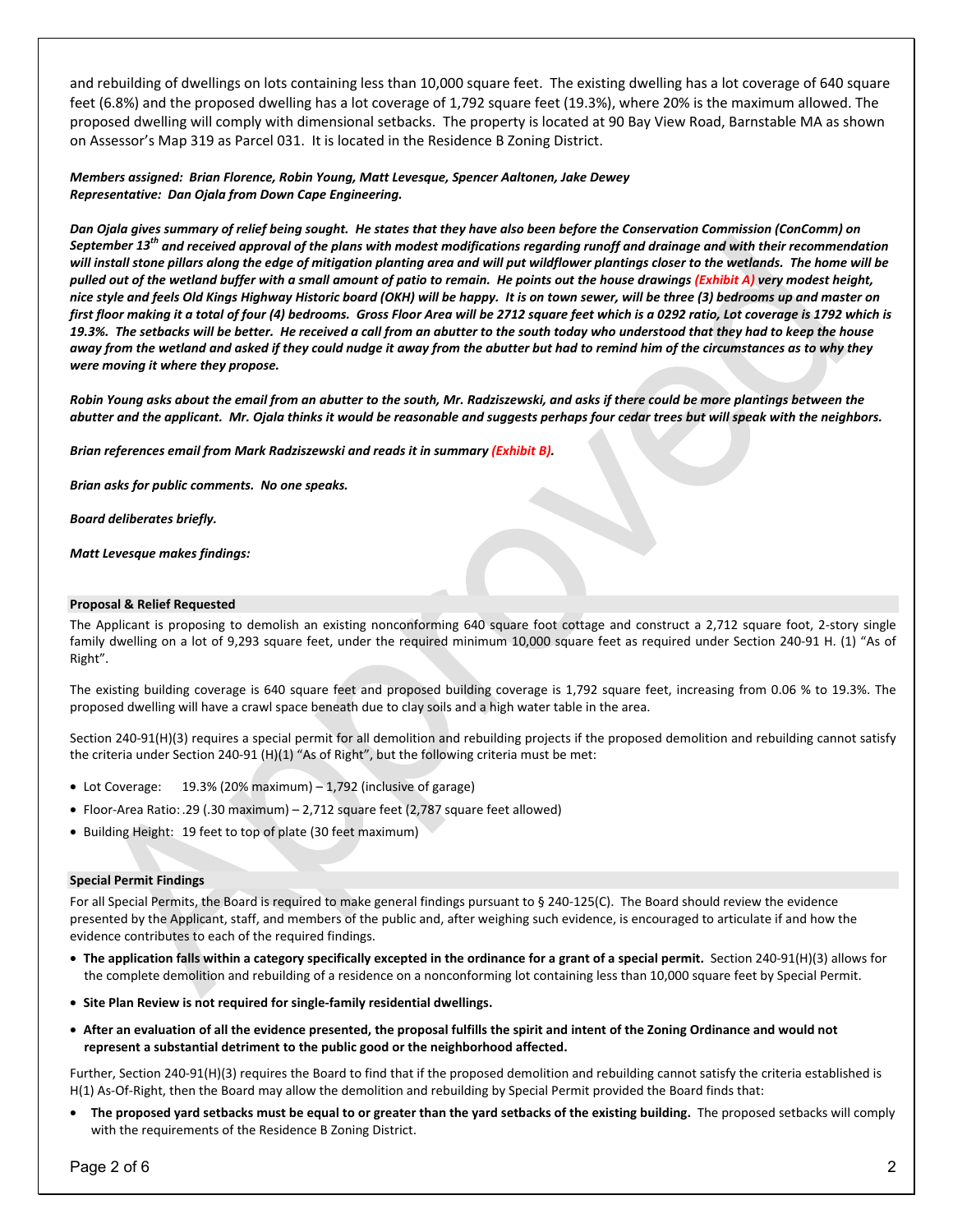- **The proposed lot coverage shall not exceed 20% or the existing lot coverage, whichever is greater.** The proposed lot coverage is 19.3%.
- **The floor area ratio shall not exceed 0.30 or the existing floor area ratio of the structure being demolished, whichever is greater.** The proposed FAR is .27.
- **The building height, in feet, shall not exceed 30 feet to the highest plate and shall contain no more than 2 ½ stories.** The proposed height is 19 feet to top of plate (30 feet maximum) and the proposed dwelling is 2 stories.

The Board is also asked to find that:

• **The proposed new dwelling would not be substantially more detrimental to the neighborhood than the existing dwelling.** 

*Vote: All in favor* 

*Based on those findings, Matt Levesque makes a motion to grant relief being sought with the following conditions:* 

#### **Conditions**

- 1. Special Permit No. 2016-033 is granted to Mark Drago for the demolition of an existing nonconforming cottage and construction of a 2,712 square foot dwelling at 90 Bay View Road, Barnstable.
- 2. The site development shall be constructed in substantial conformance with the plan entitled "Site Plan of 90 Bay View Road Barnstable, MA prepared for Mark Drago" dated September 16, 2016, drawn and stamped by Daniel Ojala, Down Cape Engineering; and the floor plans and elevations dated August 13, 2016 by Hanlon Homes.
- 3. The total lot coverage of all structures on the lot shall not exceed 19.3% and the floor-area ratio shall not exceed 29%.
- 4. The proposed redevelopment shall represent full build-out of the lot. Further expansion of the dwelling or construction of additional accessory structures is prohibited without prior approval from the Board.
- 5. All mechanical equipment associated with the dwelling (air conditioners, electric generators, etc.) shall be screened from neighboring homes and the public right-of-way.
- 6. The decision shall be recorded at the Barnstable County Registry of Deeds and copies of the recorded decision shall be submitted to the Zoning Board of Appeals Office and the Building Division prior to issuance building permit. The rights authorized by this special permit must be exercised within two years, unless extended.

# *Seconded by Spencer Aaltonen*

*Brian Florence asks if Mr. Ojala and his clients have reviewed the conditions. Mr. Ojala states that they have and are okay with them.* 

*Vote: All in favor* 

# **GRANTED WITH CONDITIONS**

# *Brian reads the following into the record:*

# **7:01 PM Appeal No. 2016-035 Beach Club of Craigville, Inc.**

Beach Club of Craigville, Inc. has applied for a Special Permit pursuant to Section 240-131. (D)(2) – Change, Expansion or Alteration of Structures by Special Permit. The applicant is proposing to reconstruct an existing deck and stairs; add handicap accessible ramps and accessible ground level boardwalk; and add a seasonal deck awning. The existing lot coverage is 17.2% and the proposed lot coverage is 18%. The existing building coverage is 18,484 square feet and the proposed building coverage is 19,779 square feet. As the existing development exceeds building and lot coverage limitations, a special permit is requested. The property is located at 27 Long Beach Road, Centerville, MA as shown on Assessor's Map 206 as Parcel 016. It is located in the Craigville Beach District-Craigville Beach Neighborhood Overlay (CBD-CB).

# *Members assigned: Brian Florence, Robin Young, Matt Levesque, Spencer Aaltonen, Jake Dewey Representative: Michael Scott, Esq.*

*Brian Florence discloses that, in the past, he has done construction work with his father on the building and asks Attorney Scott if he is okay with him sitting on this. Attorney Scott does not have a problem with Mr. Florence sitting on this.*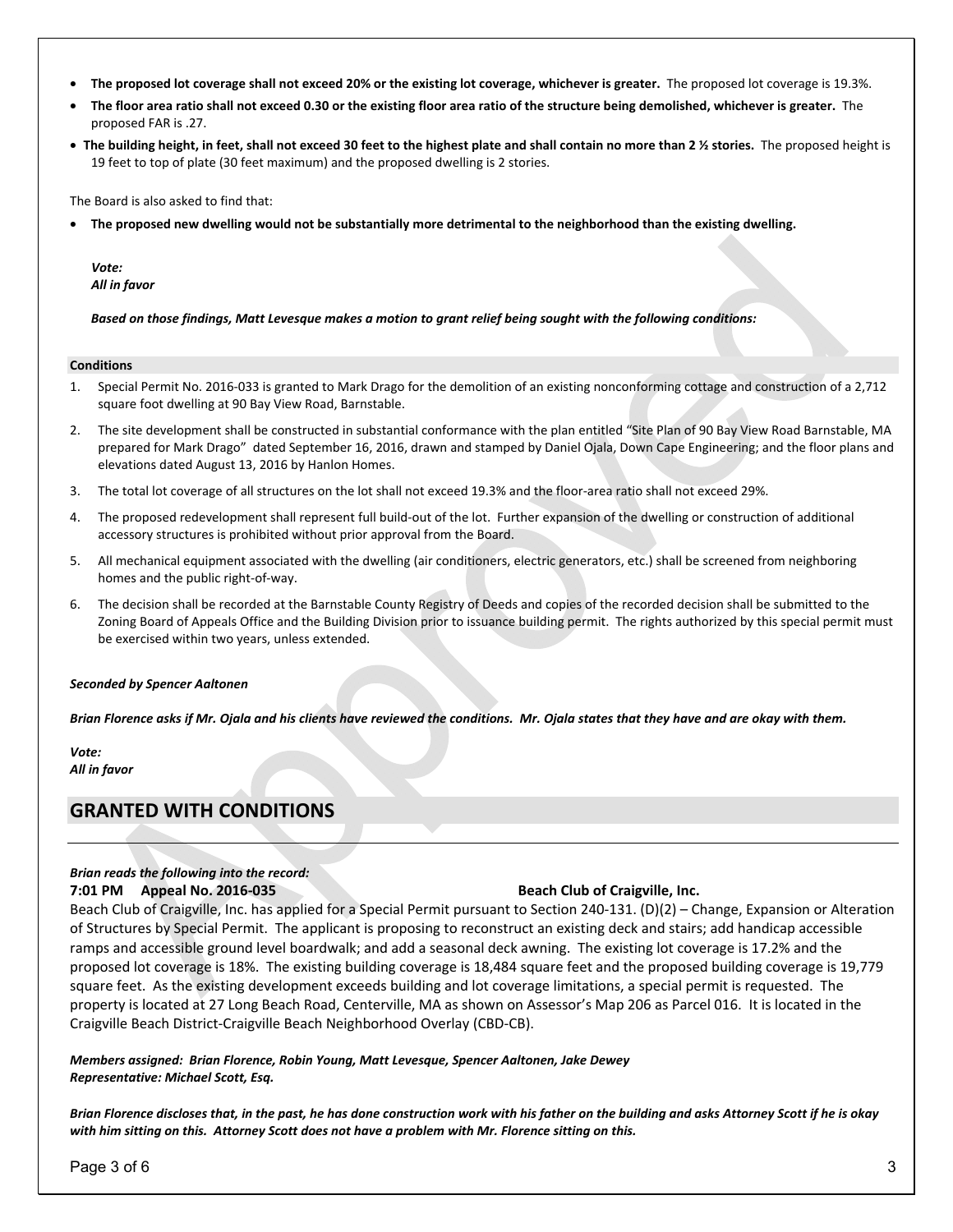*Attorney Scott gives summary of relief being sought and introduces Dr. Lake who is a member of the club and on the building committee at the club. The main purpose is to fix a deck in disrepair and provide handicap accessible facilities at the club. The deck and stairs will be replaced with Brazillian hardwood, the handicapped features will be a ramp and boardwalk and they are also seeking to install a seasonal awning for shade purposes. All features are pervious, therefore, there will be no sheeting of water. Attorney Scott also states that they have met with the building inspector who thinks that the plans are adequate and confirmed that Site Plan Review was not necessary. They also met with Conservation Commission which approved their plans without notice of intent for this project. He goes through the criteria for the granting of the special permit which he feels they meet. They are not changing any conditions within the V zone and ask for favorable approval.* 

*Dr. Lake says they boardwalks can be removed every year and do not have to be a permanent part of the structure but* 

*Jake Dewey asks if the capacity of the club will remain the same. Attorney Scott confirms that it will not be changing and that they are only adding accessibility features.* 

*Brian Florence asks for public comment. No one speaks.* 

*Robin Young asks about neighbors. Dr. Lake states that there really is only one direct abutter and have had no concerns. Dr. Lake states that the building committee is concerned about the safety of the deck and bringing it up to ADA standards.* 

*Jake Dewey clarifies that the awning will be seasonal.* 

*Robin Young makes findings:* 

### Special Permit Findings

For all Special Permits, the Board is required to make general findings pursuant to § 240-125(C). The Board should review the evidence presented by the Applicant, staff, and members of the public and, after weighing such evidence, is encouraged to articulate if and how the evidence contributes to each of the required findings.

- The application falls within a category specifically excepted in the ordinance for a grant of a special permit:
- After an evaluation of all the evidence presented, the proposal fulfills the spirit and intent of the Zoning Ordinance and would not represent a substantial detriment to the public good or the neighborhood affected.
- The proposed alterations and expansions are not substantially more detrimental to the environment, community and/or historic character of the neighborhood than the existing building or structure.

The purpose and intent of §§ 240-131 through 240-131.8 are to guide development in the Craigville Beach District pursuant to the Guidelines of Barnstable County Ordinance 09-10 to ensure that development and redevelopment meets the following standards:

- Contributes to and respects the character and historic development patterns of the area and minimizes inconsistent redevelopment impacts to the historic and community character resources in this area;
- Protects and preserves scenic views and vistas and ways to the water.
- Protects and improves natural resources, including but not limited to the barrier beach and groundwater and coastal water quality and minimizes development and redevelopment impacts to the natural resources and ecosystems in this district;
- Protects human life and property from the hazards of periodic flooding.
- Preserves the natural flood control characteristics and the flood control function of the floodplain
- The development complies with the setbacks and lot coverage requirements set forth herein, and is in character with surrounding structures, particularly structures that predate it. Relief is being requested for expansion of the structure in accordance with § 240-131.4D.
- The redevelopment complies with the height limitations set forth herein.<sup>1</sup>

The reconstructed deck and stairs and handicapped accessible ramps and ground level boardwalk and seasonal awning will be at the first floor level and will not increase the height of the structure.

<sup>1</sup> BUILDING HEIGHT: The vertical distance from the grade plane to the highest point of a gable, hip or gambrel roof and the highest point of the coping of a flat roof. These height limitations shall not apply to chimneys cupolas, flagpoles or other similar appurtenances as approved by the Building Commissioner.) (Gable roofs having a slope of 7/12 or greater allowed maximum height; hip and other sloped roofs with a slope of 4/12 or greater are allowed five feet less than the max)

l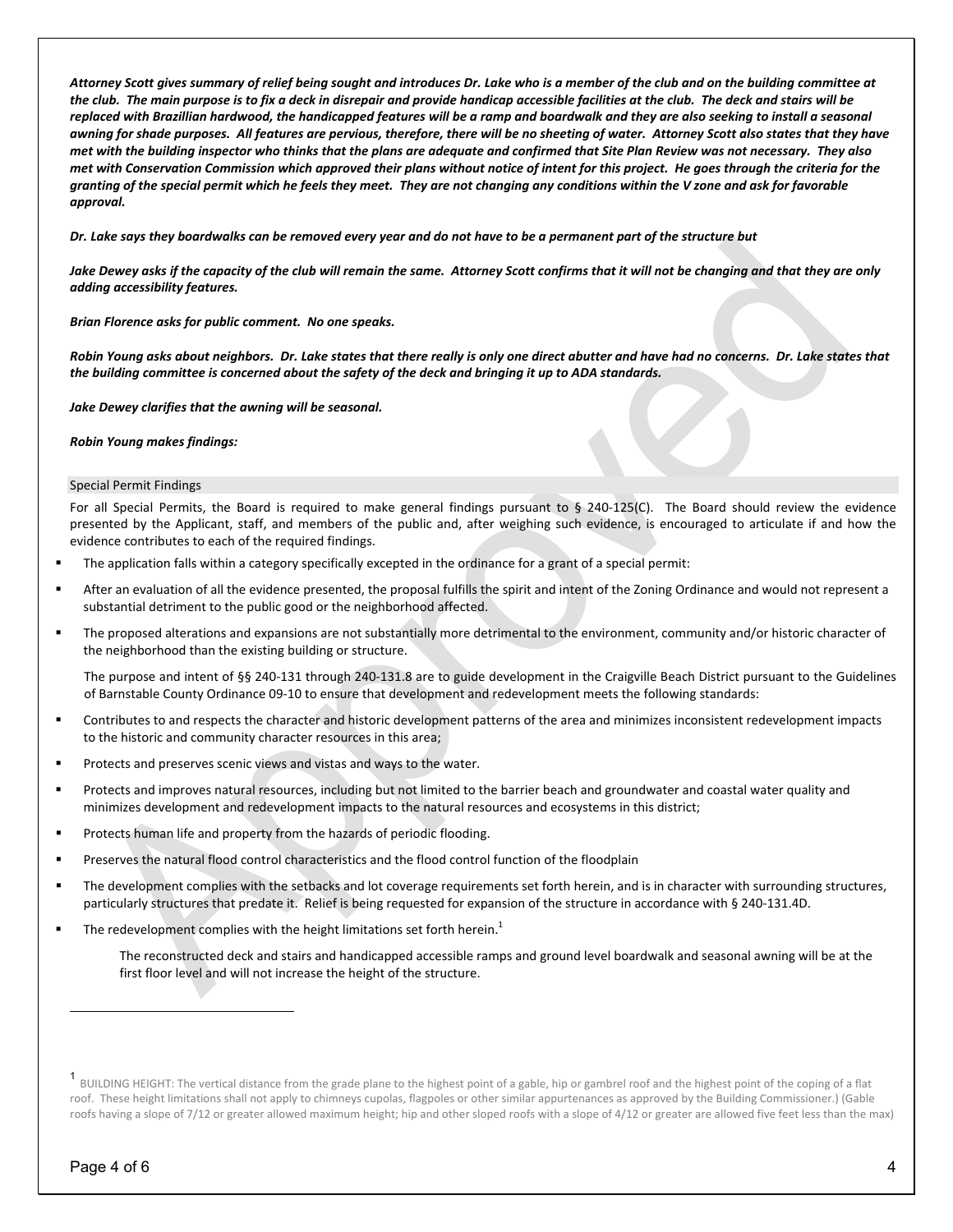All new non-water-dependent development shall be set back at least 50 feet from the top of the coastal bank resource area. Change, alteration, or expansion of existing structures shall not be sited closer to the top of the coastal bank resource area than the existing development to the maximum extent feasible.

The reconstructed deck and stairs and handicapped accessible ramps and ground level boardwalk and seasonal awning will be located within the coastal bank in an area already disturbed.

- Existing natural vegetation within the fifty-foot buffer area to salt marsh and undisturbed buffer areas 50 feet landward of the mean highwater mark of coastal water bodies shall be preserved to the maximum extent feasible.
- No development or redevelopment shall be permitted within V Zones, except that existing structures may be changed or altered provided there is no increase in gross floor area, footprint, or intensity of use (including but not limited to increase in wastewater flow and impervious area) within the V zone.
- Any activity or development in a V Zone that creates an adverse effect by increasing elevation or velocity of floodwater due to a change in drainage or flowage characteristics on the subject site, adjacent properties or any public or private way is prohibited…

The property is within a VE Zone but will not alter drainage characteristics.

 Do not exceed 25% of the gross floor area of structures in existence as of July 1, 1989, or do not exceed 10% of the gross floor area of structures in existence as of November 6, 2009. $<sup>2</sup>$ </sup>

The reconstructed deck and stairs and handicapped accessible ramps and ground level boardwalk and seasonal awning are unenclosed and will not represent an increase in gross floor area

- Do not increase lot coverage over what is allowed under § 240-131.6, Coverage limitations, or by more than 10% over what was existing on November 6, 2009, whichever is greater.
- Do not increase flood hazards in the neighborhood.
- In V Zones, do not increase south-facing building surfaces so as to limit the adverse effect of increasing elevation or velocity of floodwaters due to a change in flowage characteristics on the subject site, adjacent properties, or any public or private way.

Brian suggests that the findings are as written along with comments in the Staff Report dated October 12, 2016.

#### *Vote:*

*All in favor* 

#### *Robin Young makes a motion to grant the relief being sought as outlined in the Staff Report dates October 12, 2016, Suggested Conditions 1 through 4 (Exhibit A).*

#### **Suggested Conditions**

Should the Board find to grant the Special Permit No. 2016-035, it may wish to consider the following conditions:

- 1. Special Permit No. 2016-035 is granted to Beach Club of Craigville, Inc., for the reconstruction of the deck and stairs and new handicapped accessible ramps and ground level boardwalk and seasonal awning at 27 Long Beach Road, Centerville pursuant to Section 240-131.4 of the Craigville Beach District.
- 2. The alterations and expansions shall be constructed in substantial conformance with the site plan entitled Plan of proposed deck & ramp modification prepared for The Beach Club of Craigville, Inc., for lot B #27 Long Beach Road in Centerville Barnstable MA by Holmes & Mcgrath, Inc., dated July 27, 2016 with a last revision date of September 14, 2016 and design plans by Paul F. Webber A200-A202 dated April 30, 2016.
- 3. The above-described structure shall represent full build-out of the lot. No further additions shall be permitted without approval from the Board.
- 4. The decision shall be recorded at the Barnstable County Registry of Deeds and copies of the recorded decision shall be submitted to the Zoning Board of Appeals Office and the Building Division prior to issuance building permit. The rights authorized by this special permit must be exercised within two years, unless extended.

# *Seconded by Matt Levesque*

l

Page 5 of 6 5  $\,$  5  $\,$  $^2$  Gross floor area is defined as "the sum of all floor areas within a building or structure, measured from the perimeter of the outside walls of the building under consideration, without deduction for hallways, stairs, closets, thickness of walls, columns, or other features. It shall include all areas capable of being used for human occupancy, including all basement floor areas, mezzanine and attic space and enclosed porches.